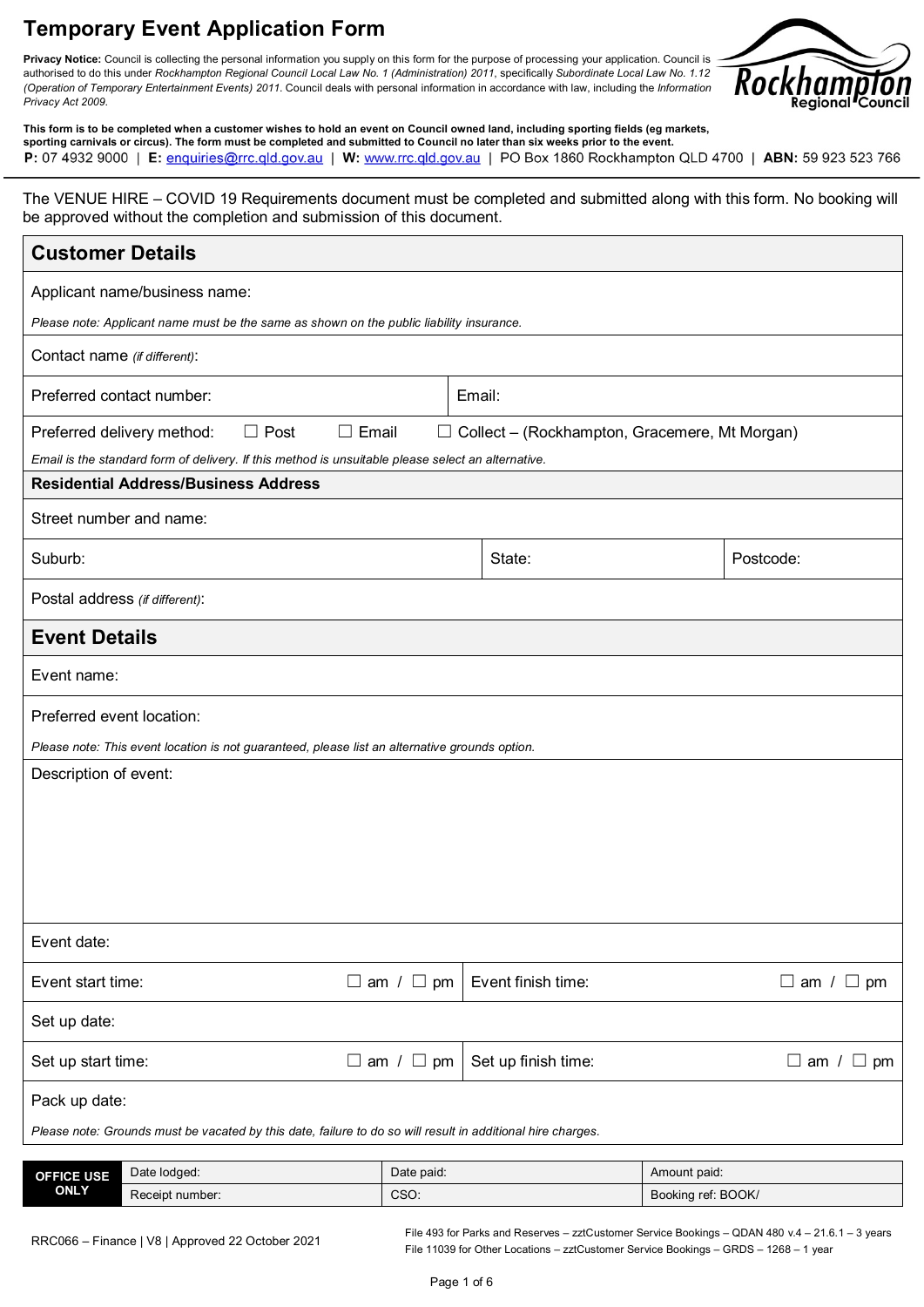| Pack up start time:                                                                                                                                                                                                                                                                                                                                                     | $\Box$ am / $\Box$ pm              | Pack up finish time:     |                  | $\Box$ am / $\Box$ pm      |
|-------------------------------------------------------------------------------------------------------------------------------------------------------------------------------------------------------------------------------------------------------------------------------------------------------------------------------------------------------------------------|------------------------------------|--------------------------|------------------|----------------------------|
| Anticipated attendance per day:                                                                                                                                                                                                                                                                                                                                         | $\Box$ Less than 500               | Between 500 - 5000       | $\Box$ Over 5000 |                            |
| Please note: Due to COVID-19, attendee numbers must be in accordance with the amount permitted by law or under any Public Health Direction issued by<br>the Chief Health Officer for Queensland.                                                                                                                                                                        |                                    |                          |                  |                            |
| $\Box$ Yes<br>Is this a fundraising event?                                                                                                                                                                                                                                                                                                                              | $\Box$ No                          |                          |                  |                            |
| Purpose of funds raised:                                                                                                                                                                                                                                                                                                                                                |                                    |                          |                  |                            |
|                                                                                                                                                                                                                                                                                                                                                                         |                                    |                          |                  |                            |
| <b>Public Liability Insurance</b>                                                                                                                                                                                                                                                                                                                                       |                                    |                          |                  |                            |
| Rockhampton Regional Council must be noted as an interested party on the Certificate of Currency and level of cover must<br>be \$20 million.                                                                                                                                                                                                                            |                                    |                          |                  |                            |
| Food                                                                                                                                                                                                                                                                                                                                                                    |                                    |                          |                  |                            |
| What food will be served or sold?                                                                                                                                                                                                                                                                                                                                       |                                    |                          |                  |                            |
|                                                                                                                                                                                                                                                                                                                                                                         |                                    |                          |                  |                            |
|                                                                                                                                                                                                                                                                                                                                                                         |                                    |                          |                  |                            |
|                                                                                                                                                                                                                                                                                                                                                                         |                                    |                          |                  |                            |
|                                                                                                                                                                                                                                                                                                                                                                         |                                    |                          |                  |                            |
| Please note: The List of Food Vendors/Stall Holders Form must be completed if food is being sold at an event. Food vendor information must be supplied no<br>later than two weeks prior to the event.                                                                                                                                                                   |                                    |                          |                  |                            |
| Will cooking be done on site?<br>$\Box$ Yes                                                                                                                                                                                                                                                                                                                             | $\Box$ No                          |                          |                  |                            |
| Catering marquee details:                                                                                                                                                                                                                                                                                                                                               |                                    |                          |                  |                            |
|                                                                                                                                                                                                                                                                                                                                                                         |                                    |                          |                  |                            |
|                                                                                                                                                                                                                                                                                                                                                                         |                                    |                          |                  |                            |
|                                                                                                                                                                                                                                                                                                                                                                         |                                    |                          |                  |                            |
|                                                                                                                                                                                                                                                                                                                                                                         |                                    |                          |                  |                            |
| Number of food vendors expected to be onsite:                                                                                                                                                                                                                                                                                                                           |                                    |                          |                  |                            |
| <b>Water</b>                                                                                                                                                                                                                                                                                                                                                            |                                    |                          |                  |                            |
| $\Box$ Yes<br>Is potable water required?                                                                                                                                                                                                                                                                                                                                | $\Box$ No                          | Is waste water required? | $\Box$ Yes       | $\Box$ No                  |
| Please note: These may not be available at all sites.                                                                                                                                                                                                                                                                                                                   |                                    |                          |                  |                            |
| <b>Alcohol</b>                                                                                                                                                                                                                                                                                                                                                          |                                    |                          |                  |                            |
| Will there be alcohol at the event?<br>$\Box$ Yes                                                                                                                                                                                                                                                                                                                       | $\Box$ No                          |                          |                  |                            |
| Please note: Events held on Parkland/Reserves where alcohol will be served or sold must have a Community Liquor Licence Permit. Please contact the<br>Office of Liguor & Gaming for the relevant permits. Supporting documentation must be supplied to Council. Risk factors associated with alcohol must be<br>identified on the risk assessment submitted to Council. |                                    |                          |                  |                            |
| <b>Electricity/Generators</b>                                                                                                                                                                                                                                                                                                                                           |                                    |                          |                  |                            |
| If you require access to Council controlled electrical facilities (selected sites only), what time do you require access to power?                                                                                                                                                                                                                                      |                                    |                          |                  |                            |
| Start time:                                                                                                                                                                                                                                                                                                                                                             | $\Box$ am / $\Box$ pm              | Finish time:             |                  | ப<br>am $/$<br>$\sqcup$ pm |
| If you will be using generators at the event, what hours will the generator be running?                                                                                                                                                                                                                                                                                 |                                    |                          |                  |                            |
| Start time:                                                                                                                                                                                                                                                                                                                                                             | $\Box$ am / $\Box$ pm Finish time: |                          |                  | $\Box$ am / $\Box$ pm      |
|                                                                                                                                                                                                                                                                                                                                                                         |                                    |                          |                  |                            |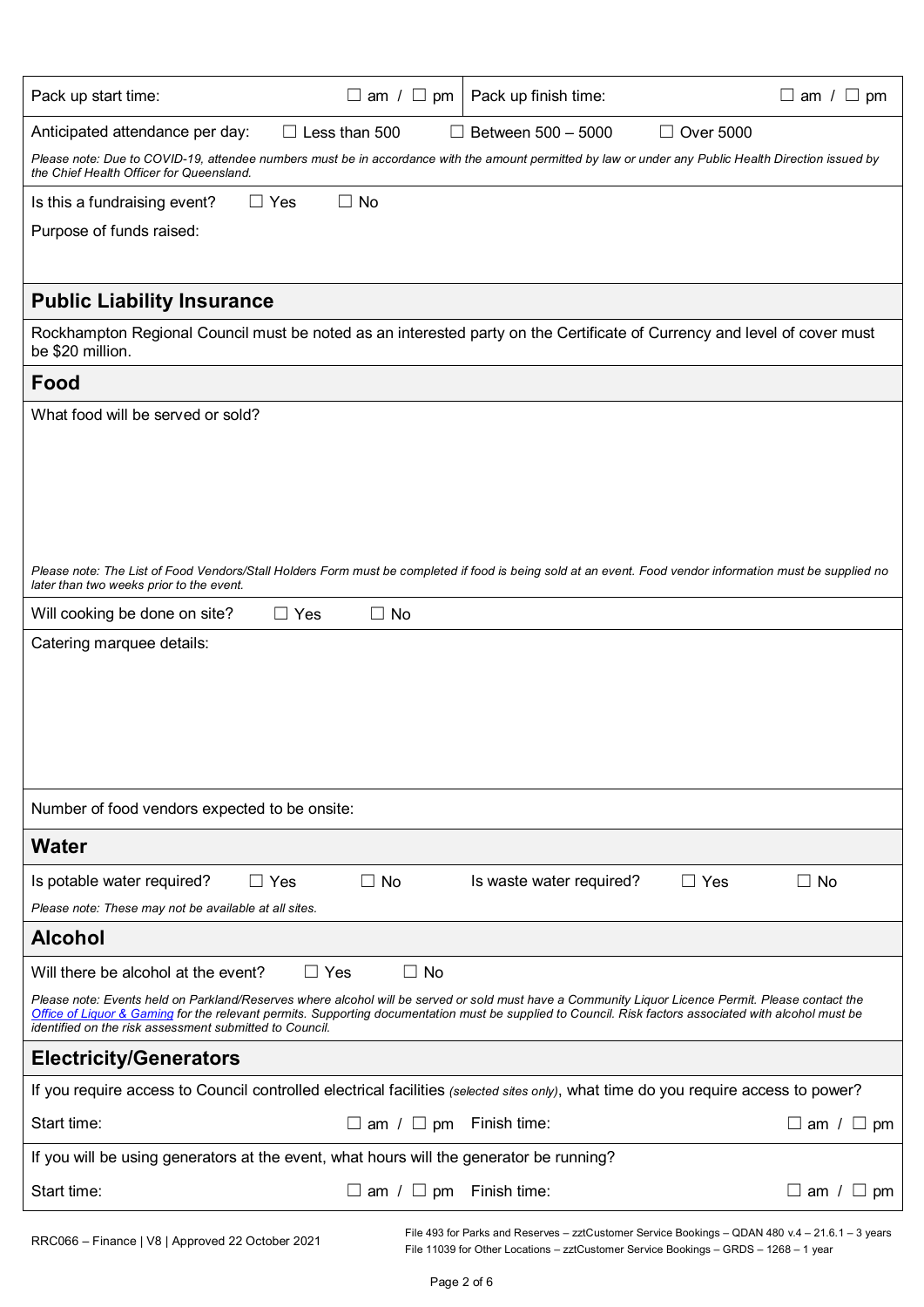| <b>Park Lighting</b>                                                                       |                                                                                                                                         |                                                                                                                                                      |  |  |
|--------------------------------------------------------------------------------------------|-----------------------------------------------------------------------------------------------------------------------------------------|------------------------------------------------------------------------------------------------------------------------------------------------------|--|--|
| Please advise the times you require park lighting if outside the standard hours:           |                                                                                                                                         |                                                                                                                                                      |  |  |
|                                                                                            |                                                                                                                                         |                                                                                                                                                      |  |  |
| <b>Amenities</b>                                                                           |                                                                                                                                         |                                                                                                                                                      |  |  |
|                                                                                            |                                                                                                                                         | Please advise the times you require access to amenities if outside the standard hours (if applicable):                                               |  |  |
|                                                                                            |                                                                                                                                         |                                                                                                                                                      |  |  |
|                                                                                            |                                                                                                                                         |                                                                                                                                                      |  |  |
| If additional amenities are required, how many portable toilets will be provided?<br>Male: | Female:                                                                                                                                 | Disabled:                                                                                                                                            |  |  |
|                                                                                            |                                                                                                                                         | Please note: Refer to the Temporary Event Guidelines for breakdown of amenities. Large events must provide adequate amenities, if there is not an    |  |  |
|                                                                                            |                                                                                                                                         | appropriate amount, event organisers must engage a contractor. Toilets must be supplied by event organisers if there are no toilets onsite.          |  |  |
| <b>Litter Management</b>                                                                   |                                                                                                                                         |                                                                                                                                                      |  |  |
| $\Box$ Yes<br>Is Council to supply bins?                                                   | $\Box$ No                                                                                                                               |                                                                                                                                                      |  |  |
| received.                                                                                  |                                                                                                                                         | Please note: Refer to the Temporary Event Guidelines for breakdown of required bins. Fees are applicable, a quote will be issued when application is |  |  |
| Number of 240L general waste bins required for the event:                                  |                                                                                                                                         |                                                                                                                                                      |  |  |
| Number of 240L recycle bins required for the event:                                        |                                                                                                                                         |                                                                                                                                                      |  |  |
| Recycle bins to be used for:                                                               | $\Box$ Commingled recycling (service required)                                                                                          |                                                                                                                                                      |  |  |
| CRS (10c Containers for Change) (organiser to arrange for collection and sorting)          |                                                                                                                                         |                                                                                                                                                      |  |  |
| Are bulk bins required?<br>$\Box$ No<br>If yes, how many?<br>$\Box$ Yes                    |                                                                                                                                         |                                                                                                                                                      |  |  |
| $\Box$ 1100L<br>What size of bulk bins are required?<br>$\Box$ 660L                        |                                                                                                                                         |                                                                                                                                                      |  |  |
| $\Box$ Cardboard<br>Are the bulk bins for:<br>$\Box$ Food vendor waste                     |                                                                                                                                         |                                                                                                                                                      |  |  |
|                                                                                            | Details of private contractor engaged if not using Council:                                                                             |                                                                                                                                                      |  |  |
| <b>Delivery of Bins</b>                                                                    |                                                                                                                                         |                                                                                                                                                      |  |  |
| Date of delivery:                                                                          | Delivery location:                                                                                                                      |                                                                                                                                                      |  |  |
| Onsite contact name:                                                                       |                                                                                                                                         | Onsite contact number:                                                                                                                               |  |  |
| <b>Service of Bins</b>                                                                     |                                                                                                                                         |                                                                                                                                                      |  |  |
|                                                                                            | Please note: Bins must be 300mm apart and presented lined up on the left hand side of a roadway and accessible for collection vehicles. |                                                                                                                                                      |  |  |
| Date of service:                                                                           | Service location:                                                                                                                       |                                                                                                                                                      |  |  |
| Onsite contact name:                                                                       | Onsite contact number:                                                                                                                  |                                                                                                                                                      |  |  |
| Multiday events only - is an additional service required during the event? If so, when?    |                                                                                                                                         |                                                                                                                                                      |  |  |
| <b>Removal of Bins</b>                                                                     |                                                                                                                                         |                                                                                                                                                      |  |  |
| Date of removal:                                                                           | Removal location:                                                                                                                       |                                                                                                                                                      |  |  |
| Onsite contact name:                                                                       |                                                                                                                                         | Onsite contact number:                                                                                                                               |  |  |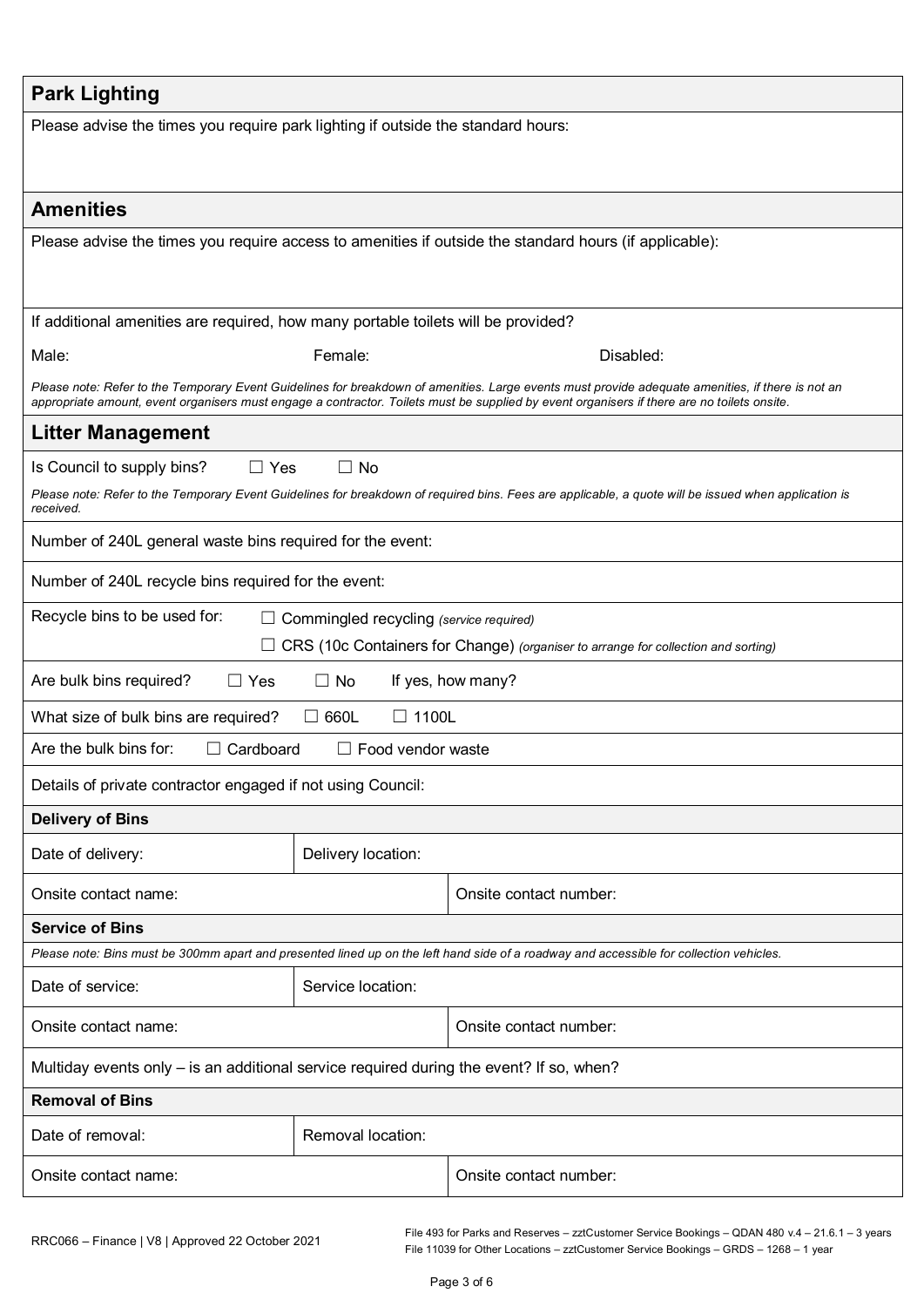| <b>Temporary Structures</b>                                                                                                                                                                               |
|-----------------------------------------------------------------------------------------------------------------------------------------------------------------------------------------------------------|
| Please note: Dial before you dig plans must be obtained.                                                                                                                                                  |
| What type of temporary structures will be used at the event?                                                                                                                                              |
| Please note: It is mandatory to advise the size of all structures/marquees that will be used. All infrastructure must be detailed on site maps and must show<br>stage and noise direction.                |
| How will marquee/structures be fixed?                                                                                                                                                                     |
| Size of marquees: (fire regulations/requirements may apply and will<br>$3m \times 3m$<br>$\Box$ 6m x 3m<br>$\Box$ Other:<br>$\perp$<br>need to be supplied)                                               |
| How will the stage be built?                                                                                                                                                                              |
| Size and dimensions of movie screen:                                                                                                                                                                      |
| Other structures if not listed above:                                                                                                                                                                     |
| <b>Site Plan</b>                                                                                                                                                                                          |
| Attach a site plan, which clearly indicates all of the following applicable to the event:                                                                                                                 |
| Stage and direction of amplified sound<br>First aid posts<br>٠                                                                                                                                            |
| Litter/refuse facilities<br>Security, crowd control and/or police locations<br>п                                                                                                                          |
| Approved liquor consumption areas/non-alcohol areas<br>Registration/marshalling areas<br>٠<br>п                                                                                                           |
| Site entrances and exits<br>Marquees/tents<br>٠<br>٠<br>Emergency action plan/evacuation plan<br>Fire and emergency exits<br>٠<br>п                                                                       |
| Portable toilets<br>Fire extinguisher locations<br>п                                                                                                                                                      |
| Food vendors/stall holders (including the location of all<br>Potable water requirements<br>п<br>٠<br>food vendors)                                                                                        |
| <b>Amplified Noise (including fireworks)</b>                                                                                                                                                              |
| Provide details on any amplified music, announcements and/or sound at the event:<br>Please note: Events having fireworks require Public Notification/Community Consultation two weeks prior to the event. |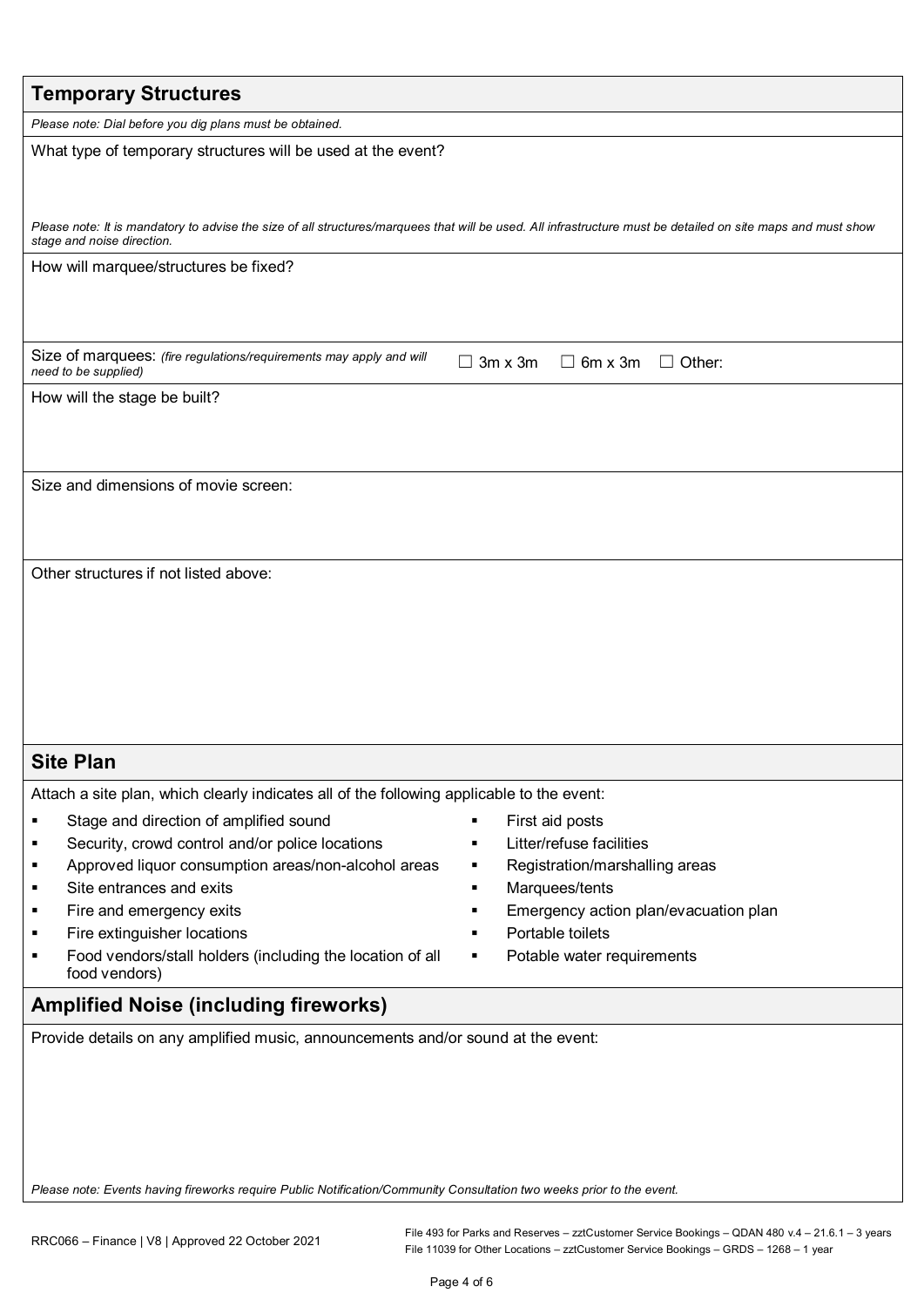| <b>Visual Entertainment</b>                                                                                                                                                                                                                                                                                           |  |  |  |  |
|-----------------------------------------------------------------------------------------------------------------------------------------------------------------------------------------------------------------------------------------------------------------------------------------------------------------------|--|--|--|--|
| Provide details on any visual entertainment at the event:                                                                                                                                                                                                                                                             |  |  |  |  |
|                                                                                                                                                                                                                                                                                                                       |  |  |  |  |
|                                                                                                                                                                                                                                                                                                                       |  |  |  |  |
|                                                                                                                                                                                                                                                                                                                       |  |  |  |  |
| Please note: Events having fireworks/external strobes/lasers require Public Notification/Community Consultation two weeks prior to the event. Notification to<br>C.A.S.A (Civil Aviation Safety Authority) is a requirement of visual effects.                                                                        |  |  |  |  |
| <b>Vehicle Access</b>                                                                                                                                                                                                                                                                                                 |  |  |  |  |
| What vehicle access will be required on Council land during the event? (Access gates must be shown on site plans.)                                                                                                                                                                                                    |  |  |  |  |
|                                                                                                                                                                                                                                                                                                                       |  |  |  |  |
|                                                                                                                                                                                                                                                                                                                       |  |  |  |  |
|                                                                                                                                                                                                                                                                                                                       |  |  |  |  |
|                                                                                                                                                                                                                                                                                                                       |  |  |  |  |
| Please note: Vehicles are not permitted to drive onto the wooden boardwalk section of the Riverside Park Event Space. Limited access is permitted on some                                                                                                                                                             |  |  |  |  |
| parks and sporting grounds, approval must be obtained for vehicles to be allowed on grounds.                                                                                                                                                                                                                          |  |  |  |  |
| <b>Traffic Management</b>                                                                                                                                                                                                                                                                                             |  |  |  |  |
| $\Box$ Road closure<br>$\Box$ Carpark closure<br>$\Box$ Street march/parade<br>Will the event require temporary:                                                                                                                                                                                                      |  |  |  |  |
| Please provide details:                                                                                                                                                                                                                                                                                               |  |  |  |  |
|                                                                                                                                                                                                                                                                                                                       |  |  |  |  |
|                                                                                                                                                                                                                                                                                                                       |  |  |  |  |
|                                                                                                                                                                                                                                                                                                                       |  |  |  |  |
| Please note: Public Notification/Community Consultation is required two weeks prior to the event notifying the changes and/or the event. This will be advised                                                                                                                                                         |  |  |  |  |
| in the approval letter. Road closures are not permitted along Denham Street between Quay Street and Quay Lane. Parking bays cannot be used unless the<br>relevant approval has been given, parking bays are included when road closures are in place. If road closures are not obtained, a Parking Permit application |  |  |  |  |
| must be completed (the Parking Permit does not guarantee a park).                                                                                                                                                                                                                                                     |  |  |  |  |
| <b>Watercourse/Water Way</b>                                                                                                                                                                                                                                                                                          |  |  |  |  |
| Will any part of the event be held on a watercourse/water way?<br>$\Box$ Yes<br>$\Box$ No                                                                                                                                                                                                                             |  |  |  |  |
| <b>Risk Management</b>                                                                                                                                                                                                                                                                                                |  |  |  |  |
| Please complete the Temporary Event Risk Assessment Form and submit with this application.                                                                                                                                                                                                                            |  |  |  |  |
| <b>Supporting Documentation</b>                                                                                                                                                                                                                                                                                       |  |  |  |  |
| Applications will not be processed until all supporting documentation is received. Approval is only issued once all supporting<br>documentation is received and assessed. Advertising of events is not permitted until approval is given. Please remember to                                                          |  |  |  |  |
| provide the following supporting documentation when submitting this form.                                                                                                                                                                                                                                             |  |  |  |  |
| <b>Required</b><br><b>Attached</b><br>To be received by<br>Item                                                                                                                                                                                                                                                       |  |  |  |  |
| $\Box$<br>$\Box$<br>Certificate of Currency (Public Liability Insurance)                                                                                                                                                                                                                                              |  |  |  |  |
| List of Food Vendors/Stall Holders Form (if applicable)<br>$\Box$<br>$\perp$                                                                                                                                                                                                                                          |  |  |  |  |
| $\Box$<br>$\Box$<br>Food Business Licence (if applicable)                                                                                                                                                                                                                                                             |  |  |  |  |
| П<br>$\Box$<br>Liquor Licence Application (if applicable)                                                                                                                                                                                                                                                             |  |  |  |  |
| Proof of non-profit organisation status (if applicable)<br>$\Box$<br>$\perp$                                                                                                                                                                                                                                          |  |  |  |  |
|                                                                                                                                                                                                                                                                                                                       |  |  |  |  |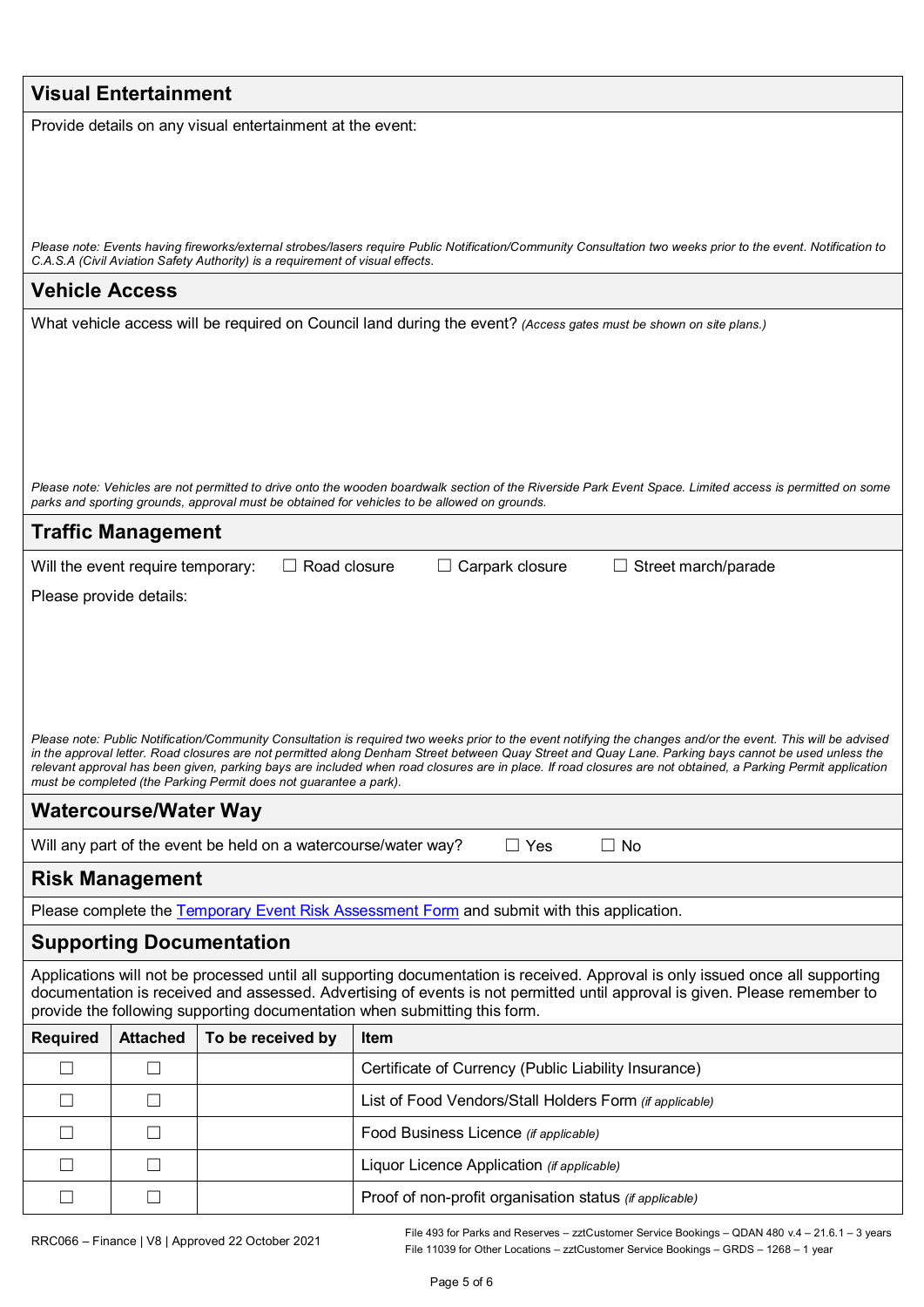| <b>Required</b>                                                                                                                                                                                                                                                                                                                                                                                                                                                                           | <b>Attached</b>                                                                                                                                                                                                                                                                                                                              | To be received by | <b>Item</b>                                                                                                                                                                                                                                                                                                |  |  |
|-------------------------------------------------------------------------------------------------------------------------------------------------------------------------------------------------------------------------------------------------------------------------------------------------------------------------------------------------------------------------------------------------------------------------------------------------------------------------------------------|----------------------------------------------------------------------------------------------------------------------------------------------------------------------------------------------------------------------------------------------------------------------------------------------------------------------------------------------|-------------------|------------------------------------------------------------------------------------------------------------------------------------------------------------------------------------------------------------------------------------------------------------------------------------------------------------|--|--|
| $\mathsf{L}$                                                                                                                                                                                                                                                                                                                                                                                                                                                                              | $\overline{\phantom{a}}$                                                                                                                                                                                                                                                                                                                     |                   | Proof of 'Dial Before You Dig"                                                                                                                                                                                                                                                                             |  |  |
| $\mathsf{L}$                                                                                                                                                                                                                                                                                                                                                                                                                                                                              | $\mathsf{L}$                                                                                                                                                                                                                                                                                                                                 |                   | Engineered Certificates, Compliance documents relating to rides and<br>amusements                                                                                                                                                                                                                          |  |  |
|                                                                                                                                                                                                                                                                                                                                                                                                                                                                                           |                                                                                                                                                                                                                                                                                                                                              |                   | Traffic Management Plan/Parking Strategy and supporting documentation (if<br>applicable)<br>Please note: Traffic Management Plan/Parking Strategy must be prepared by an accredited<br>Traffic Control provider. Road closures are not permitted along Denham Street between Quay<br>Street and Quay Lane. |  |  |
| $\vert \ \ \vert$                                                                                                                                                                                                                                                                                                                                                                                                                                                                         |                                                                                                                                                                                                                                                                                                                                              |                   | Queensland Police Service Permits - copy of Application for a Special Event<br>Permit and Application for Road Closure Permit (these permits are<br>compulsory for road closures)                                                                                                                          |  |  |
| $\Box$                                                                                                                                                                                                                                                                                                                                                                                                                                                                                    | $\perp$                                                                                                                                                                                                                                                                                                                                      |                   | <b>Public Notification/Community Consultation</b>                                                                                                                                                                                                                                                          |  |  |
| $\perp$                                                                                                                                                                                                                                                                                                                                                                                                                                                                                   |                                                                                                                                                                                                                                                                                                                                              |                   | Temporary Event Risk Assessment Form                                                                                                                                                                                                                                                                       |  |  |
| П                                                                                                                                                                                                                                                                                                                                                                                                                                                                                         | $\perp$                                                                                                                                                                                                                                                                                                                                      |                   | Site plan (showing items as indicated on site plan)                                                                                                                                                                                                                                                        |  |  |
| $\perp$                                                                                                                                                                                                                                                                                                                                                                                                                                                                                   | $\mathsf{L}$                                                                                                                                                                                                                                                                                                                                 |                   | VENUE HIRE - COVID 19 Requirements document                                                                                                                                                                                                                                                                |  |  |
|                                                                                                                                                                                                                                                                                                                                                                                                                                                                                           | I have added the event to the Councils Event Calendar (Website)?<br>$\Box$ Yes<br>$\Box$ No                                                                                                                                                                                                                                                  |                   |                                                                                                                                                                                                                                                                                                            |  |  |
| https://www.rockhamptonregion.qld.gov.au/CommunityEvents/Events-Activities<br>Has Maritime Safety been notified of the event?<br>$\Box$ Yes<br>$\Box$ No                                                                                                                                                                                                                                                                                                                                  |                                                                                                                                                                                                                                                                                                                                              |                   |                                                                                                                                                                                                                                                                                                            |  |  |
|                                                                                                                                                                                                                                                                                                                                                                                                                                                                                           |                                                                                                                                                                                                                                                                                                                                              |                   |                                                                                                                                                                                                                                                                                                            |  |  |
| <b>Declaration</b>                                                                                                                                                                                                                                                                                                                                                                                                                                                                        |                                                                                                                                                                                                                                                                                                                                              |                   |                                                                                                                                                                                                                                                                                                            |  |  |
|                                                                                                                                                                                                                                                                                                                                                                                                                                                                                           | I submit this form with the relevant supporting documentation as required and agree to be responsible for ensuring that any<br>requirements in respect of COVID-19 as required by law or under any Public Health Direction issued by the Chief Health<br>Officer for Queensland or at the request of Council are complied with at all times. |                   |                                                                                                                                                                                                                                                                                                            |  |  |
| I declare that the details are correct at the time of submission and as the event organiser, I will ensure all documentation and<br>updates are provided to Council two weeks prior to the event. Failure to do so might result in the approval of the event being<br>declined. I will not advertise the event until approval from Council has been given. In the event that advertising commences<br>without approval, Council has the right to request the advertisement be taken down. |                                                                                                                                                                                                                                                                                                                                              |                   |                                                                                                                                                                                                                                                                                                            |  |  |
| Name:                                                                                                                                                                                                                                                                                                                                                                                                                                                                                     |                                                                                                                                                                                                                                                                                                                                              |                   | Signature:<br>Date:                                                                                                                                                                                                                                                                                        |  |  |
| <b>Fees and Charges</b>                                                                                                                                                                                                                                                                                                                                                                                                                                                                   |                                                                                                                                                                                                                                                                                                                                              |                   |                                                                                                                                                                                                                                                                                                            |  |  |
| For a full list of fees and charges please refer to Council's Fees and Charges Schedule.                                                                                                                                                                                                                                                                                                                                                                                                  |                                                                                                                                                                                                                                                                                                                                              |                   |                                                                                                                                                                                                                                                                                                            |  |  |
| An invoice will be issued with payment details upon assessment. Payment of said fees is required no later than two weeks<br>before the event. Approval will not be issued until payment of fees is received.                                                                                                                                                                                                                                                                              |                                                                                                                                                                                                                                                                                                                                              |                   |                                                                                                                                                                                                                                                                                                            |  |  |
| <b>Payment Information</b>                                                                                                                                                                                                                                                                                                                                                                                                                                                                |                                                                                                                                                                                                                                                                                                                                              |                   |                                                                                                                                                                                                                                                                                                            |  |  |
| In person   You can pay at Council's Customer Service Centres: 232 Bolsover Street, Rockhampton; 32 Hall Street, Mount<br>Morgan; 1 Ranger Street, Gracemere.                                                                                                                                                                                                                                                                                                                             |                                                                                                                                                                                                                                                                                                                                              |                   |                                                                                                                                                                                                                                                                                                            |  |  |
| By phone   Customer Service staff will contact you regarding payment via credit card or debit once this form is received.                                                                                                                                                                                                                                                                                                                                                                 |                                                                                                                                                                                                                                                                                                                                              |                   |                                                                                                                                                                                                                                                                                                            |  |  |
| By post   Make your cheques/money order payable to 'Rockhampton Regional Council' and send to PO Box 1860,<br>Rockhampton, Queensland, 4700.                                                                                                                                                                                                                                                                                                                                              |                                                                                                                                                                                                                                                                                                                                              |                   |                                                                                                                                                                                                                                                                                                            |  |  |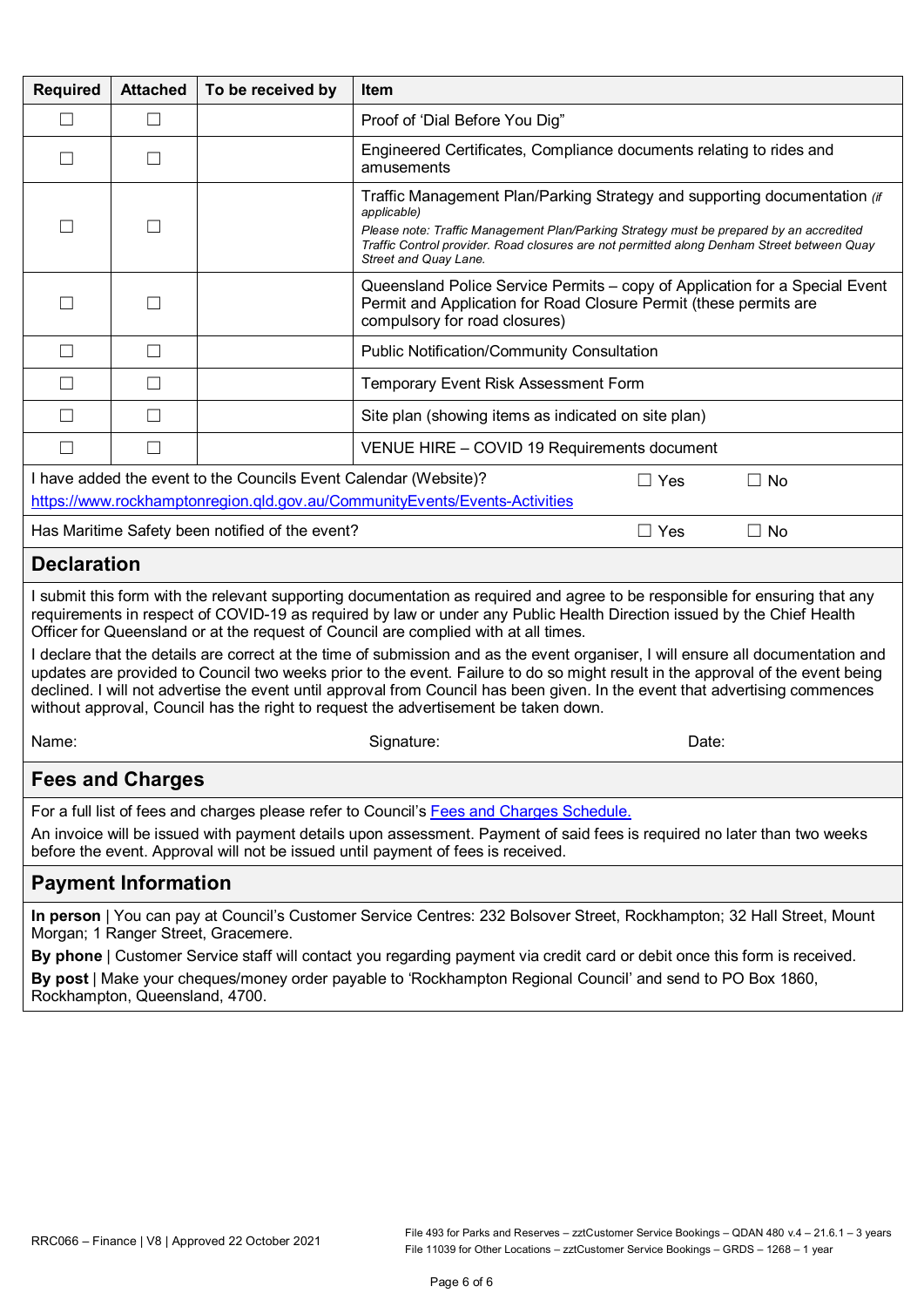## **FACT SHEET Temporary Event**



#### **What is a Temporary Event?**

A Temporary Event is an event that involves some or all of the following:

- Is open to the public;
- Requires exclusive use of an area;
- Will be advertised (this includes on Facebook or Twitter);
- Will have more than 50 people in attendance; and
- Any events including entertainment that may cause a risk i.e. fire twirlers, fireworks or jugglers etc.

To allow adequate time for approval to be granted all applications for hire must be submitted no later than **six weeks prior to the event**. Advertising is not permitted until approval is granted by Council.

#### **Required Documentation**

As part of the approval process Council requires the below documentation to assist with the approval of all events.

- **Public Liability of \$20 million** Certificate of Currency (Personal Household insurance policies may cover this event however, hirer is required to check with their individual insurer first). A minimum \$20 million Public Liability Insurance must be provided to Council at the time of submitting the Temporary Event Application Form. Please note the Certificate of Currency must list Rockhampton Regional Council as an interested party or state that Coverage is for "Anywhere in Australia". Depending on the nature of the event, **bonds** may also be required; the bond amount will be advised by the Booking Officer and full payment of bonds must be received prior to your event.
- **List of Food Vendors/Stall Holders Form**  to be submitted with applications where food will be served/sold at events.
- **Risk Assessment** mandatory with your application and state the proposed methods of reducing the risk.
- **Engineered Certificates** compliance documents relating to rides and amusements.
- **Traffic Management Plan** to be completed if applicable to the event type. *Please note: Traffic Management Plan/Parking Strategy must be prepared by an accredited Traffic Control provider. Road closures are not permitted along Denham Street between Quay Street and Quay Lane.*
- **Queensland Police Service Permits**  to be submitted with applications for events that require road closures.
- **Community Liquor Permits**  to be submitted with applications where alcohol will be served/sold at events.
- **Proof of non-profit organisation status** to be submitted with applications if a non-profit organisation.
- **Proof of 'Dial Before You Dig"** to be submitted with applications if temporary structures will be used at the event.
- **Public Notification/Community Consultation** events having fireworks, external strobes and/or lasers require Public Notification/Community Consultation two weeks prior to the event. Notification to C.A.S.A (Civil Aviation Safety Authority) is a requirement of visual effects.
- **Site Plan** Must include the below:
	- (a) Stage and direction of amplified sound;
	- (b) Security, crowd control and/or police locations;
	- (c) Approved liquor consumption areas/non-alcohol areas;
	- (d) Site entrances and exits;
	- (e) Fire and emergency exits;
	- (f) Fire extinguisher locations;
	- (g) Food vendors/stall holders (including the location of all food vendors);
	- (h) First aid posts;
	- (i) Litter/refuse facilities;
	- (j) Registration/marshalling areas;
	- (k) Marquees/tents;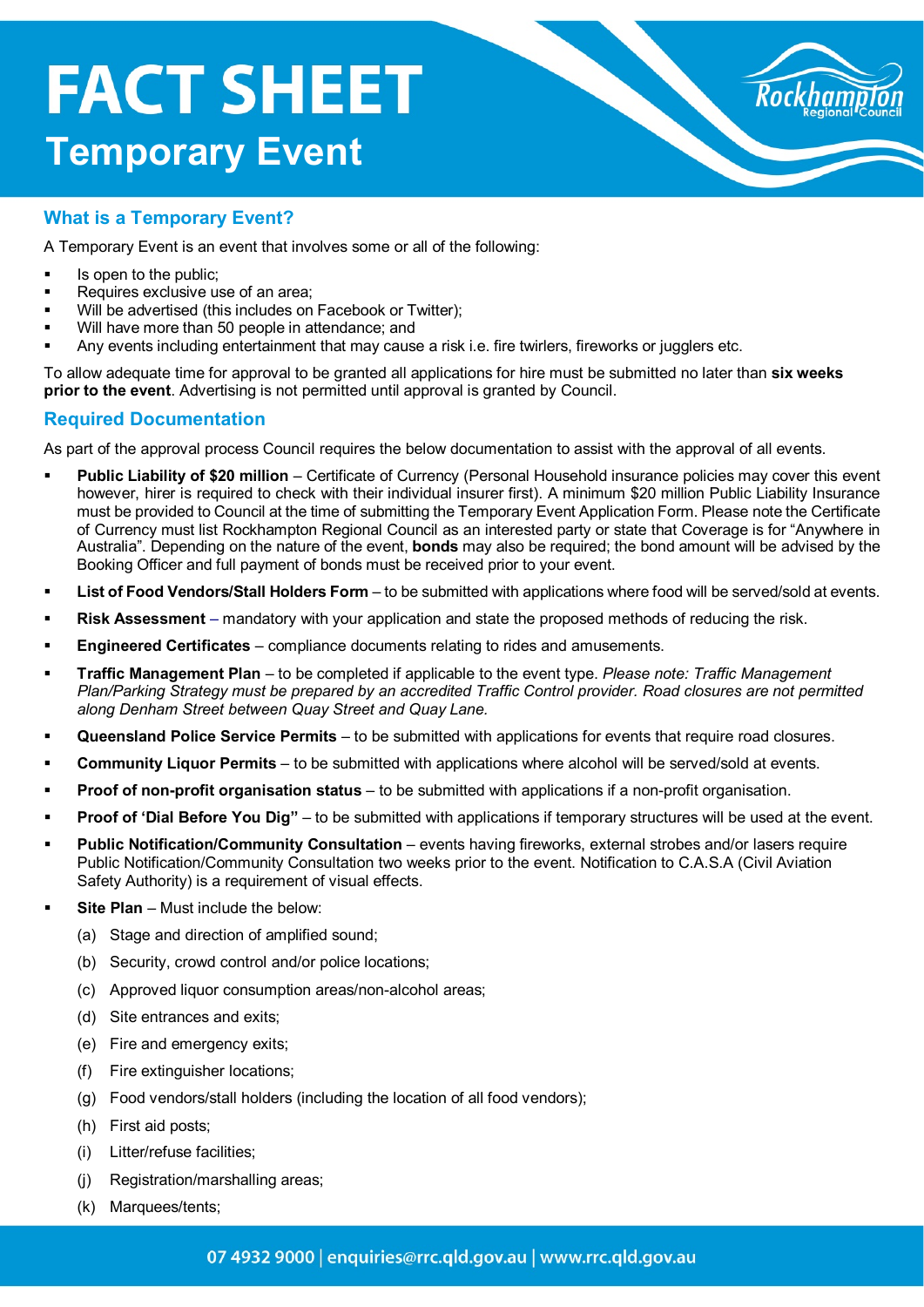### **FACT SHEET Temporary Event**



- (l) Emergency action plan/evacuation plan;
- (m) Portable toilets; and
- (n) Potable water requirements.

#### **Items to Consider**

Council is unable to proceed until all paperwork is received. Delays in providing this information may result in the application lapsing and the booking will be deemed invalid.

Upon receipt of the outstanding documentation your application will be reassessed. Once all requirements have been met, the application will be finalised and written approval will be issued.

Due to some public spaces being State Government leasehold land, Department of National Resources and Mines **may** require Council to issue a trustee permit as part of the approval for your temporary event. This permit gives the applicant approval for use of the area outlined in the permit. Failure to secure a trustee permit could mean that your application is void due to it not meeting all approval conditions.

Vehicles are not permitted to drive onto the wooden boardwalk section of the Riverside Park Event Space. Limited access is permitted on some parks and sporting grounds, approval must be obtained for vehicles to be allowed on grounds.

Additional Health License may be required for the event, event organiser will be notified if a Short Term Food Business Licence is required.

Maritime Safety may need to be engaged when elements of the event are taking place on a Watercourse/Water Way i.e. floating pontoons being erected, jet ski display.

An aquatic event is an organised onwater activity such as boat or swimming races, sailing regattas, water skiing competitions or fireworks displays that are likely to affect the normal operation of ships in the area of the event. If you want to hold an aquatic event you will need to obtain an aquatic event authority.

An authority is required so that Maritime Safety Queensland can manage the use of Queensland's waterways to ensure that all users, whether recreational or commercial, organised or social, have equal and safe access to its waters.

Event organisers must ensure safety is paramount for these events. If there is a risk of serious injury to participants, the event is to be suspended until it is considered safe to continue.

#### **Information Notice – Electrical**

#### **Council Obligations**

Due to provisions within the *Electrical Safety Act 2002,* Council must be proactive in ensuring the safe use of electricity when allowing external users to access electrical power outlets in parks and other Council facilities. Council is not only responsible for providing safe outlets, it is also obliged to ensure that users comply with the Australian Standard 3002:2008 Electrical Installations-Shows and Carnivals, the *Electrical Safety Regulations 2013* and the Codes of Practice 2013 in the area between the power outlet and the user's worksite. Council has an obligation to ensure the following:

- 1. Council will ensure that construction of all power outlets and power boxes complies with Australian Standard 3002:2008 Electrical Installations-Shows and Carnivals, and AS/NZS 3000:2007 Wiring Rules.
- 2. Council will carry out yearly inspections by a licensed electrical worker to ensure that outlets remain compliant with the aforementioned relevant standards.

#### **Hirer Obligations**

All hirers who access Council's electrical power outlets in parks and other Council facilities must adhere to Australian Standard 3002:2008 Electrical Installations-Shows and Carnivals and ensure the following:

- 1. All electrical equipment is tagged and tested;
- 2. Avoiding mechanical and other damage to electrical leads; and
- 3. Keeping electrical leads out of the reasonable reach of people and/or vehicles.

Council strongly encourages event organisers to engage an electrician when arranging events with a large number of electrical needs.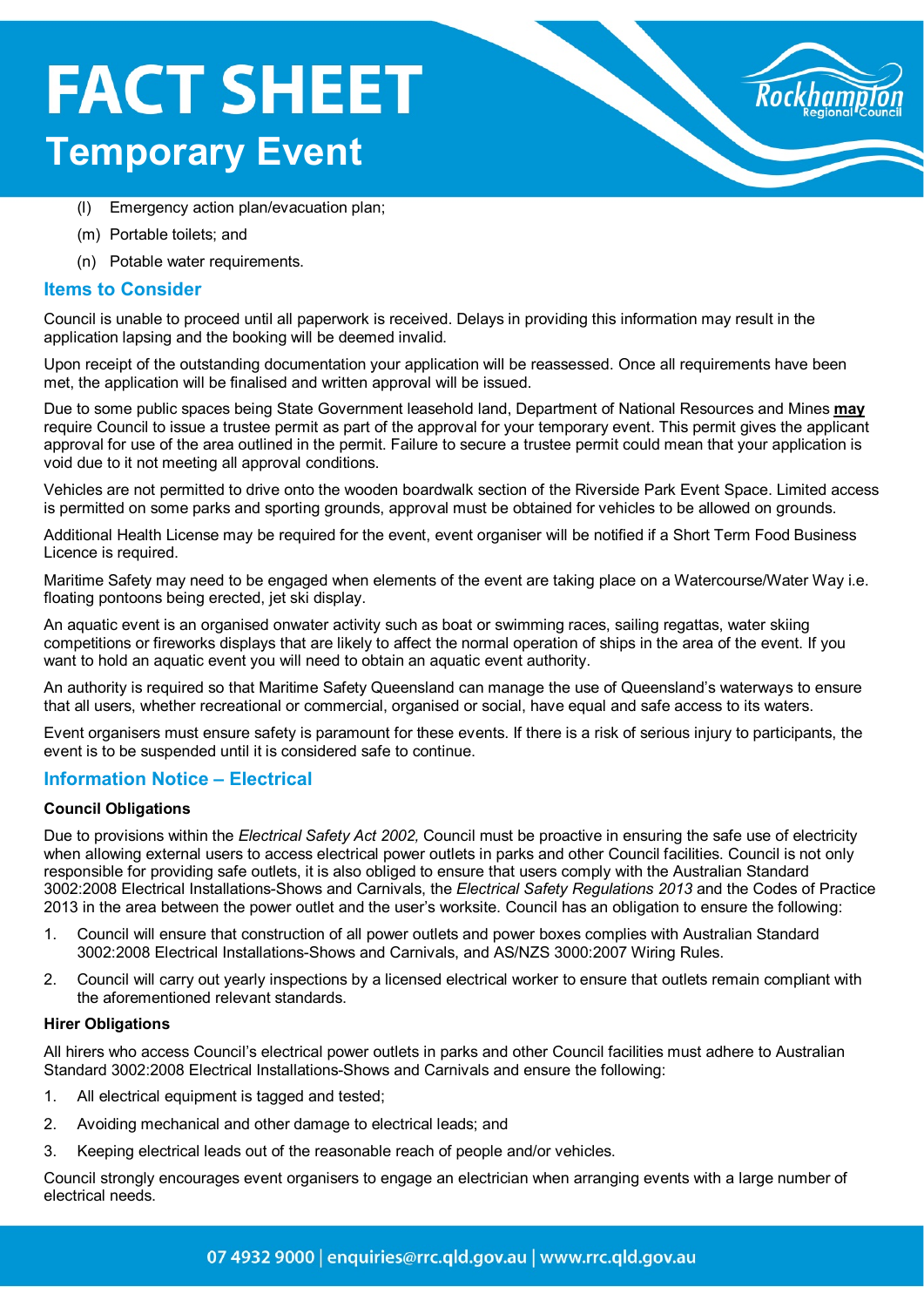### **FACT SHEET Temporary Event**



#### **Assessment Guide for the Provision of Toilet Facilities**

Table A – Toilet facilities for events where alcohol is not available

|                | <b>Males</b>   |                | <b>Females</b>     |                |                    |
|----------------|----------------|----------------|--------------------|----------------|--------------------|
| <b>Patrons</b> | <b>Toilets</b> | <b>Urinals</b> | <b>Hand basins</b> | <b>Toilets</b> | <b>Hand basins</b> |
| $500$          |                |                |                    | 6              |                    |
| 1000           |                |                |                    | 9              |                    |
| $2000$         |                |                | 6                  | 12             |                    |
| $3000$         |                | 15             | 10                 | 18             | 10                 |
| $5000$         |                | 25             |                    | 30             |                    |

Table B – Toilet facilities for events where alcohol is available

|                | <b>Males</b>   |                | <b>Females</b>     |                |                    |
|----------------|----------------|----------------|--------------------|----------------|--------------------|
| <b>Patrons</b> | <b>Toilets</b> | <b>Urinals</b> | <b>Hand basins</b> | <b>Toilets</b> | <b>Hand basins</b> |
| $500$          | ◠              | 8              |                    | 13             |                    |
| 1000           | 5              | 10             |                    | 16             |                    |
| $2000$         | 9              | 15             |                    | 18             |                    |
| $3000$         | 10             | 20             | 14                 | 22             | 14                 |
| $5000$         | 12             | 30             | 20                 | 40             | 20                 |

In addition to the above it is recommended that separate toilet and hand washing facilities be provided for food handlers and a sanitary convenience bin provided per female toilet.

The Building Code of Australia also recommends:

- At least one unisex toilet for patrons with a disability at each group of toilet facilities; and
- One urinal space = 0.6m.

#### **Assessment Guide for the Provision of Waste Facilities**

**General rubbish** – bins must be placed around the entire event site and close to areas where food is being sold or consumed.

**Recyclable items** – clearly identified recycle bins must be placed side by side with general rubbish bins (not back to back).

**Food providers and stall holders waste** – food providers and stall holders should have bins for their own waste disposal. These bins should be placed well away from any food consumption, preparation or storage areas.

Council recommends (as a guide) the minimum number of bins for attendee use (not to include existing bin infrastructure), as follows:

- 1 x 240L bin per 100 attendees if no food or drinks served/sold
- 2 x 240L bins per 100 attendees if food or drinks served/sold
- 2 x 240L recycle bins per 100 attendees
- 1 x 3m front load skip bin for greater than 1,000 attendees

Council can supply 660L or 1100L bulk bins as well as signage for CRS (10c Containers for Change) *(organiser to arrange for collection and sorting).*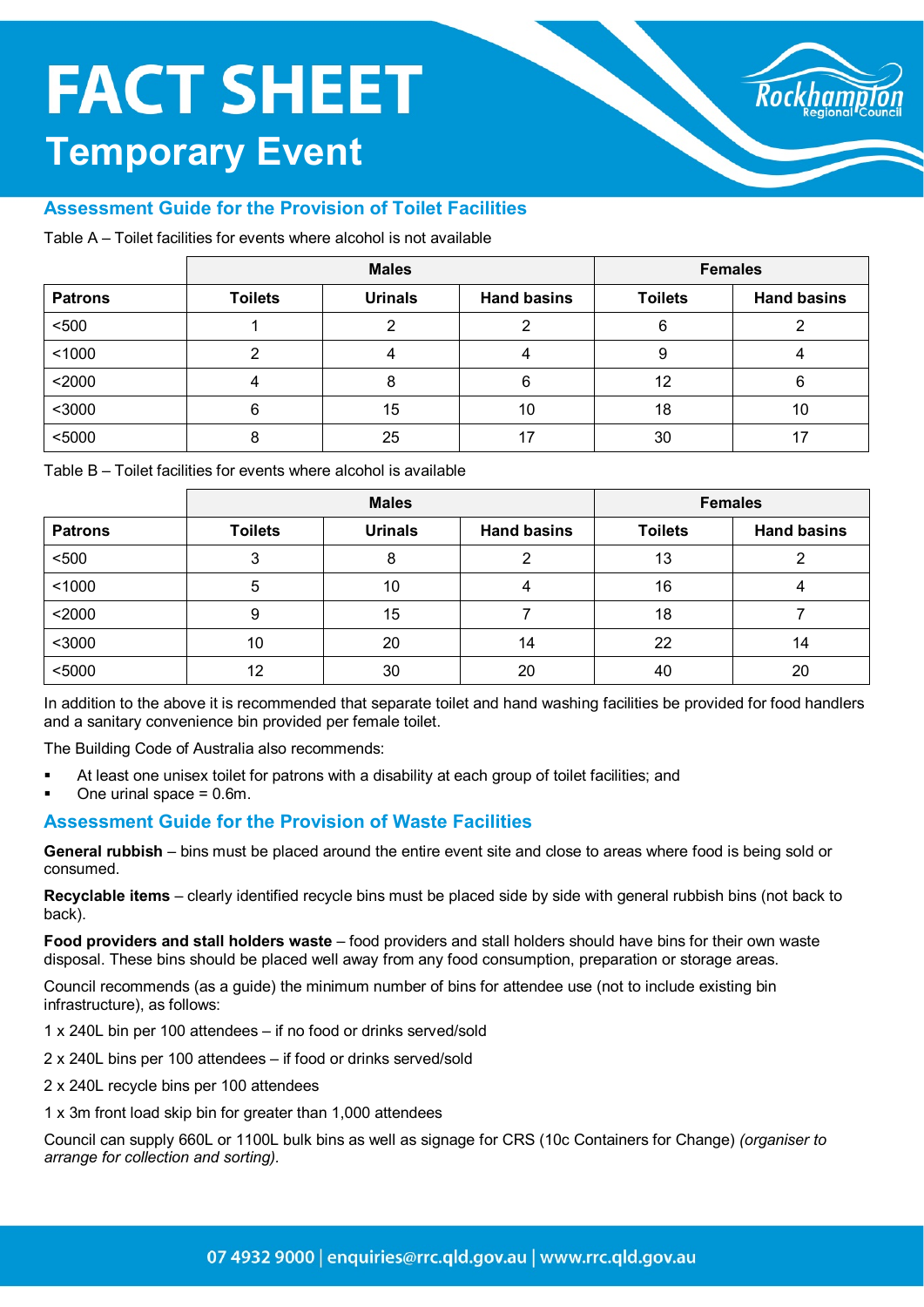## **FACT SHEET Venues and Parks for Hire Fees**



Council owns a number of venues and parks which can be hired for functions such as weddings, parties, meetings, conferences and corporate events.

When booking outdoor functions please keep in mind the site selected may not look exactly the same for the event as at the time of booking due to seasonal changes.

Seniors Groups are entitled to 12 free Community Centre bookings per year for regular meetings.

#### **Community Centres – Fees and Charges 2022-2023**

| <b>Centre / Service</b>                                                                                             | Fee                                                                  |                                      |  |
|---------------------------------------------------------------------------------------------------------------------|----------------------------------------------------------------------|--------------------------------------|--|
| <b>Bauhinia House</b> (maximum eight hours)                                                                         |                                                                      |                                      |  |
| Security Bond (applicable to all hirers)                                                                            | \$277.00/booking                                                     |                                      |  |
| Main Hall (no air-conditioning) (additional hours at hourly rate)                                                   | Commercial/private<br>\$494.00/day                                   | Not for Profit<br>\$261.00/day       |  |
| Hourly Rate (all hirers)                                                                                            | \$47.00/hour                                                         |                                      |  |
| <b>Calliungal Youth Centre "The Green Shed"</b> (maximum four hours)                                                |                                                                      |                                      |  |
| Hire of Centre                                                                                                      | <b>Government Funded Agency</b><br>\$25.80/booking                   | Not for Profit<br>\$17.00/booking    |  |
| <b>Customs House</b> (maximum eight hours)                                                                          |                                                                      |                                      |  |
| Security Bond (applicable to all hirers)                                                                            | \$364.00/day                                                         |                                      |  |
| All Areas - Function Room, Plating Kitchen, Balcony and<br>Downstairs Lawn area (includes air-conditioning)         | \$623.00/day                                                         |                                      |  |
| Function Room (includes air-conditioning)                                                                           | \$518.00/day                                                         |                                      |  |
| Downstairs Lawn Area                                                                                                | \$107.00/day                                                         |                                      |  |
| <b>Balcony Area</b>                                                                                                 | \$107.00/day                                                         |                                      |  |
| Plating Kitchen (inclusions - fridges, sink and bench space for preparing<br>food. No warming equipment onsite.)    | \$107.00/day                                                         |                                      |  |
| Cleaning (in the event the hall requires additional cleaning from your event)                                       | \$90.00/hour                                                         |                                      |  |
| <b>Gracemere Community Centre</b>                                                                                   |                                                                      |                                      |  |
| Security Bond (applicable to all hirers)                                                                            | \$202.00/booking                                                     |                                      |  |
| Main Hall (maximum eight hours)                                                                                     | Commercial/private<br>Not for Profit<br>\$295.00/day<br>\$133.00/day |                                      |  |
| Day and Night                                                                                                       | Commercial/private<br>\$374.00/day/night                             | Not for Profit<br>\$150.00/day/night |  |
| Hourly Rate (maximum four hours)                                                                                    | Commercial<br>Not for Profit<br>\$39.80/hour<br>\$22.60/hour         |                                      |  |
| Training Rooms Per Room (incorporated senior group please contact<br>Council's Customer Service Centre for costing) | Not for Profit<br>Commercial<br>\$33.00/hour<br>\$17.00/hour         |                                      |  |
| Cleaning (in the event the hall requires additional cleaning from your event)                                       | \$54.60/hour                                                         |                                      |  |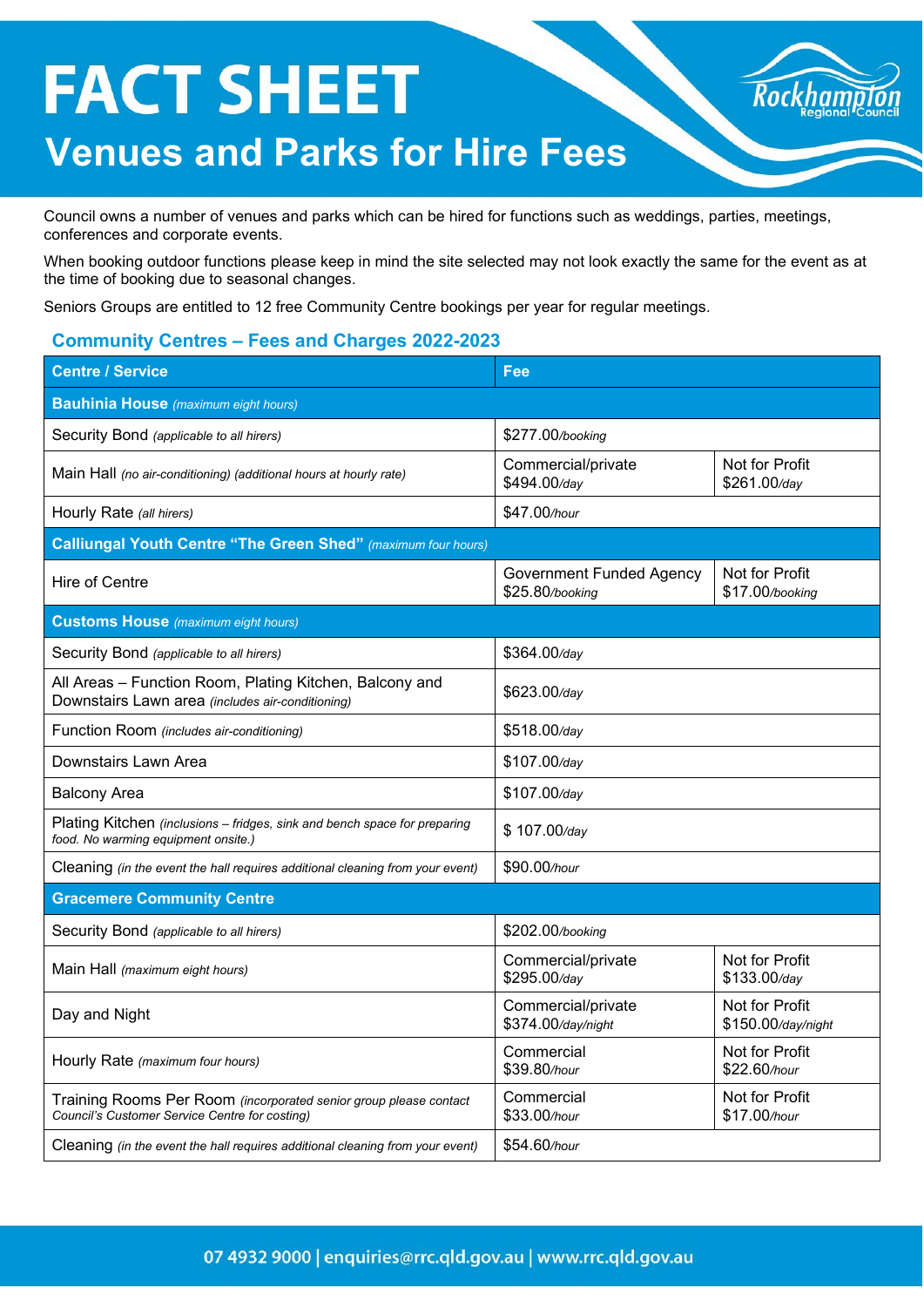# **FACT SHEET**

### **Venues and Parks for Hire Fees**

#### **Community Centres – Fees and Charges 2022-2023**

| <b>Centre / Service</b>                                                                                              | Fee                                                                    |                                     |  |
|----------------------------------------------------------------------------------------------------------------------|------------------------------------------------------------------------|-------------------------------------|--|
| <b>Mount Morgan School of Arts</b>                                                                                   |                                                                        |                                     |  |
| Security Bond (applicable to all hirers)                                                                             | \$202.00/day/night                                                     |                                     |  |
| Main Hall (maximum eight hours)                                                                                      | Commercial/private<br>$$111.00$ /day                                   | Not for Profit<br>$$63.00$ /day     |  |
| Day and Night                                                                                                        | Commercial/private<br>\$139.00/day/night                               | Not for Profit<br>\$80.40/day/night |  |
| Hourly Rate Per Room (maximum four hours) (incorporated senior group<br>please contact Customer Service for costing) | Not for Profit<br>Commercial/private<br>\$19.00/hour<br>$$10.00$ /hour |                                     |  |
| <b>Schotia Place</b>                                                                                                 |                                                                        |                                     |  |
| Security Bond (applicable to all hirers)                                                                             | \$277.00/booking                                                       |                                     |  |
| Main Hall (maximum eight hours) (additional hours at hourly rate)                                                    | Not for Profit<br>Commercial/private<br>\$494.00/day<br>$$261.00$ /day |                                     |  |
| Hourly Rate (maximum four hours) (all hirers)                                                                        | \$47.00/hour                                                           |                                     |  |

#### **Parks and Gardens – Fees and Charges 2022-2023**

| <b>Service</b>                                                                       | Fee                                                              |
|--------------------------------------------------------------------------------------|------------------------------------------------------------------|
| Administration Fee (applicable to all bookings)                                      | \$33.00/booking                                                  |
| Access to Power Point (selected sites only and not relating to a Temporary Event)    | $$26.10$ /function*                                              |
| Wedding/Ceremony - Botanic Gardens, Kershaw Gardens and Cedric<br><b>Archer Park</b> | \$210.00/wedding                                                 |
| Wedding/Ceremony - All Other Parks/Gardens                                           | \$124.90/wedding                                                 |
| Temporary Event (Park Hire) - All Parks - Non-Commercial Use                         | $$235.00$ /day*                                                  |
| Temporary Event (Park Hire) - All Parks - Commercial Use                             | $$585.00$ /day                                                   |
| <b>Extra Mowing Service</b>                                                          | \$182.10/request                                                 |
| Park Hire for Circuses and Other Significant Events                                  | POA - please contact Council's Customer<br><b>Service Centre</b> |

\*Community Event – An event that is not regular in nature (more than twice per year), that provides a community benefit to the Rockhampton Region and is not for profit and/or where all money raised is provided to a community organisation in the Rockhampton Region.

Community Organisation – An entity that carries on activities for a public purpose or an entity whose primary objective is not directed at making a profit.

All mandatory and supporting documentation must be provided to confirm booking.